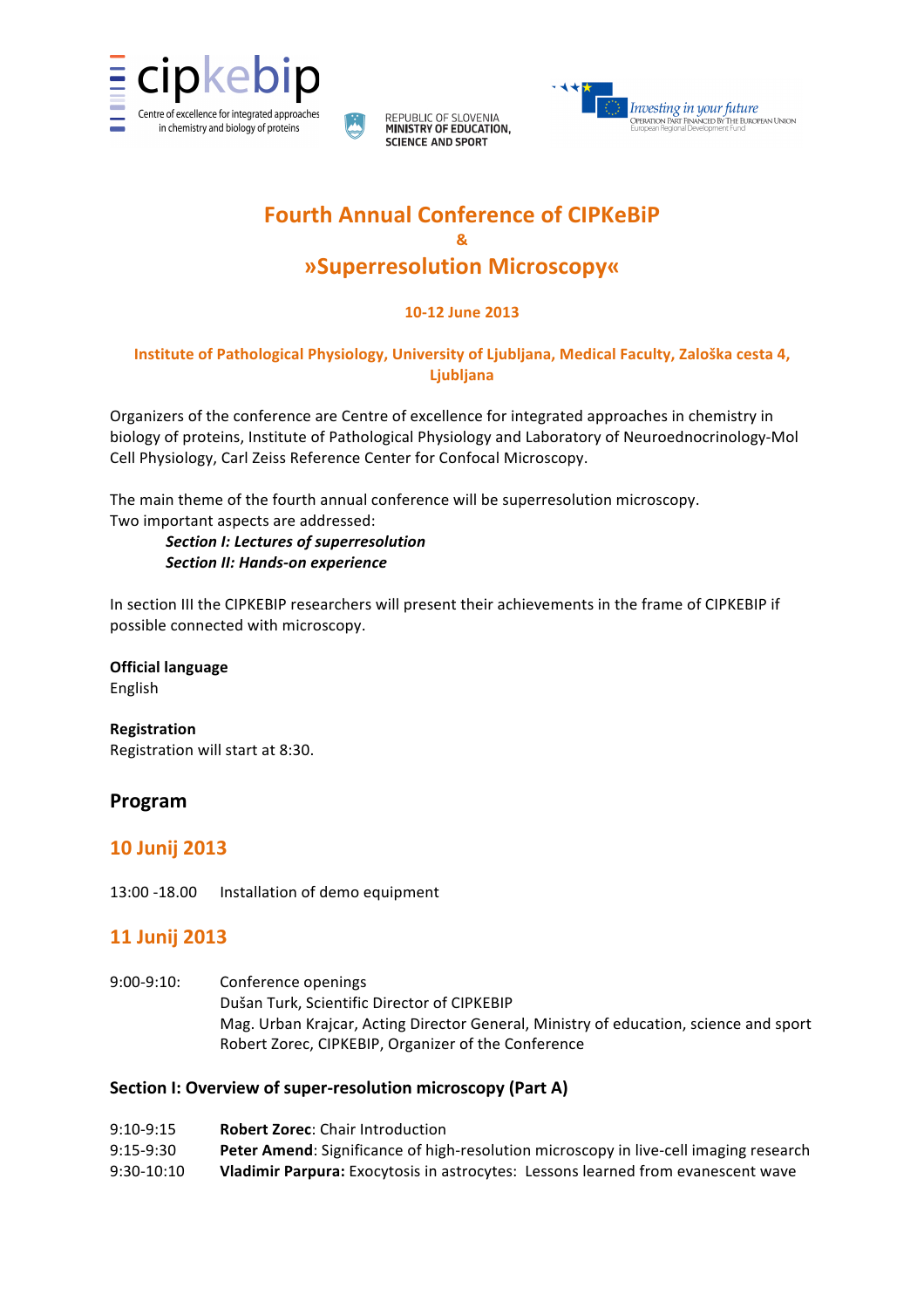





|             | and atomic force microscopy approaches                         |
|-------------|----------------------------------------------------------------|
| 10:10-10:40 | <b>Stéphane Oliet:</b> Surface dynamics of GLT-1 in astrocytes |
| 10:40-11:10 | <b>Alexander Egner:</b> Superresolution Microscopy (Nanoscopy) |

- 11:10-11:30 Coffee break
- 11:30-12:00 **Caludia Geisler:** Two color STED microscopy 12:00-12:30 **Jaques Paysant:** SIM superresolution microscopy 12:30-12:45 Marko Kreft: Advanced microscopy and cell physiopathology 12:45-13:00 **Jernej Jorgačevski:** Gliotransmitter vesicles studied by STED microscopy
- 13:00>14:00 Lunch

### **Section II Hands-on Experience**

Title of workshops:

**ELYRA** - Enter the world of super-resolution microscopy **LSM** 780 - Highest quality detection of laser confocal microscopy **AxioZoom ? Your motorized fluorescence stereo zoom microscope Apo.Tome** - Complete optical slices at all magnifications **LSM 700 ? Your Compact confocal laser scanning microscope Powerful!STED ? sted tripod invert microscope Axio Observer Z1**

The participants will join the workshops regarding their log in at the conference.

- 14.00-15.30 Practical demonstration of the superresolution microscopy
- 15:30-15:45 Coffee break
- 15.45-17.00 Practical demonstration of the superresolution
- 17.00-17:15 Organizing Committee: Closure of the first day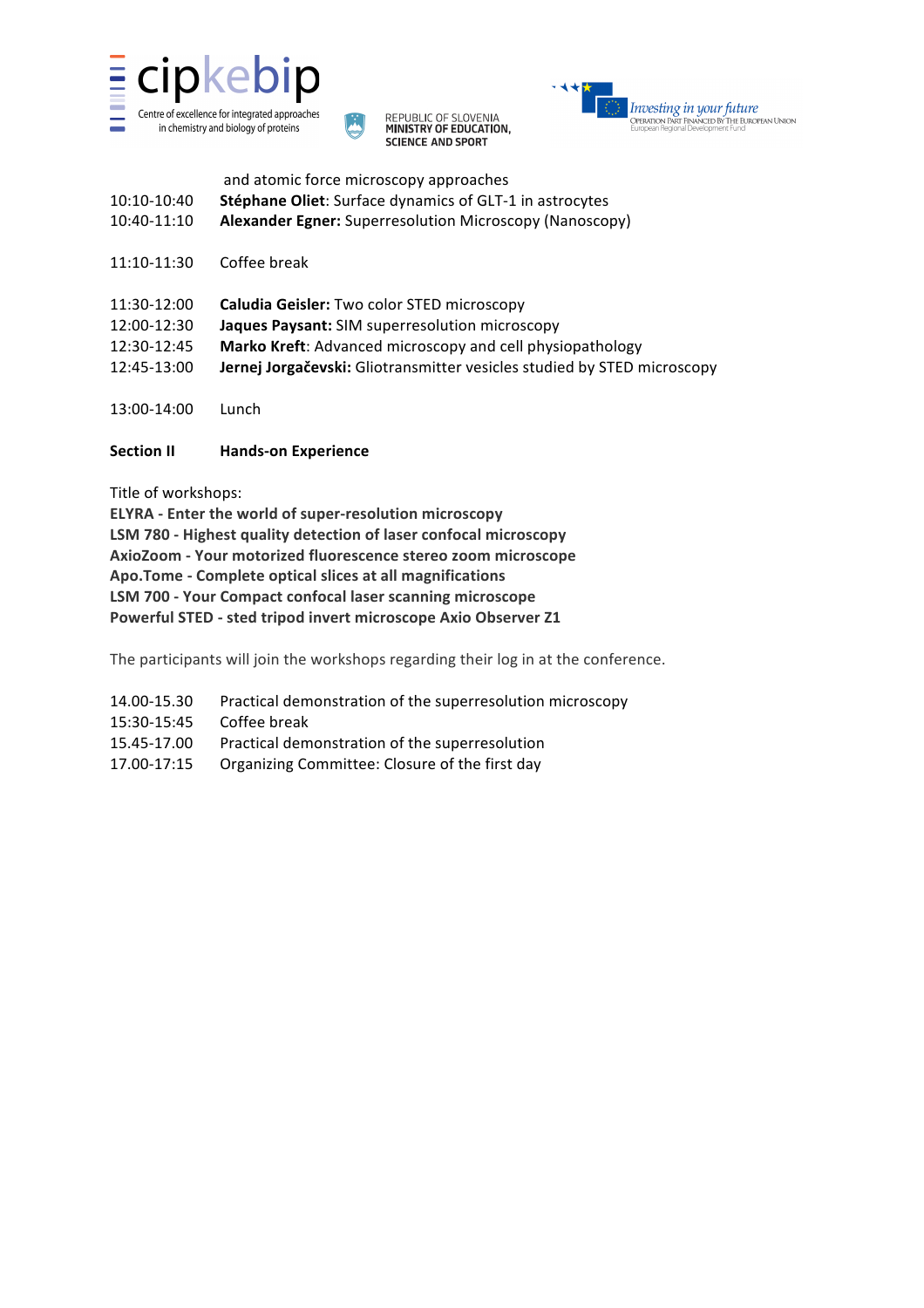





### **12!June!2013**

08:45 -09.00 Registrations

#### **Section I: Overview of super-resolution microscopy (Part B)**

- 09:00-11:00 **Robert Zorec** Chair, Astroglia: an introduction Alexei Verkhratsky: History of Neurophysiology. Emphasis on Glia **Patrizia D'Adamo**: Genetics of mental retardation and animal models **Sergei Kirov**: Window into the injured brain: Neurons, astrocytes and microglia in Early stroke and traumatic brain injury
- $11:00-11:15$  Coffee break
- **Section III:** Presentations of CIPKEBIP project collaborators and CIPKEBIP researchers 11:15-12:15 **Dušan Turk**, Scientific Director of CIPKEBIP **Saverio Alberti**, Center of Excellence for Research on Aging, Unit of Cancer Pathology **Anastasia Egorkina**, NCP Cluster of Medical and Ecological Instrument Engineering And Biotechnologies Prof. Nataliia Artiushenko, Saint-Petersburg Pavlov State Medical University
- 12:15-13:00 Mechanisms and pathways of immune response, Chair: Maja Rupnik **Maja Rupnik**, Workpackage Mechanisms and pathways of immune response – the overview

**Jure Škraban**, Studies of gut microbiota associated with C. difficile in humans and animals

**Franc Strle**, University Medical Centre Ljubljana

13:00-14:30 Intra in inter-cellular communication response, Chair: Enej Kuščer **Gregor Kosec**, Promiscuity of an unusual acyltransferase domain enables Incorporation of extender units with chemically amenable side chains into polyketide chains **Marjan Slak Rupnik, Calcium and membrane depolarization waves in islets of** Langerhans in pancreas tissue slices.

**Jernej Iskra,** Synthesis and bioactivity of synthetic peroxides

Anja Pucer, Group X Secreted Phospholipase A<sub>2</sub> Induces Lipid Droplet Formation and Promotes the Survival of Breast Cancer Cells

**Eva Žerovnik** - Oligomerization and amyloid fibril formation of stefin B in vitro and in cells.

Matej Vizovišek, N- AND C-TERMINOMIC APPROACHES FOR DISCOVERY OF SUBSTRATES OF CYSTEINE CATHEPSINS

- 14:30>15:15 Lunch
- 15:15 -16:45 Adaptation mechanisms of extremophiles to environment response, Chair: Nina Gunde Cimerman **Nina Gunde Cimerman**, Adaptation mechanisms of extremophiles to environment **Monika Novak Babič**, Dishwashers as an example of the indoor extreme environment for survival and propagation of *Exophiala dermatitidis* and *E. phaeomuriformis*